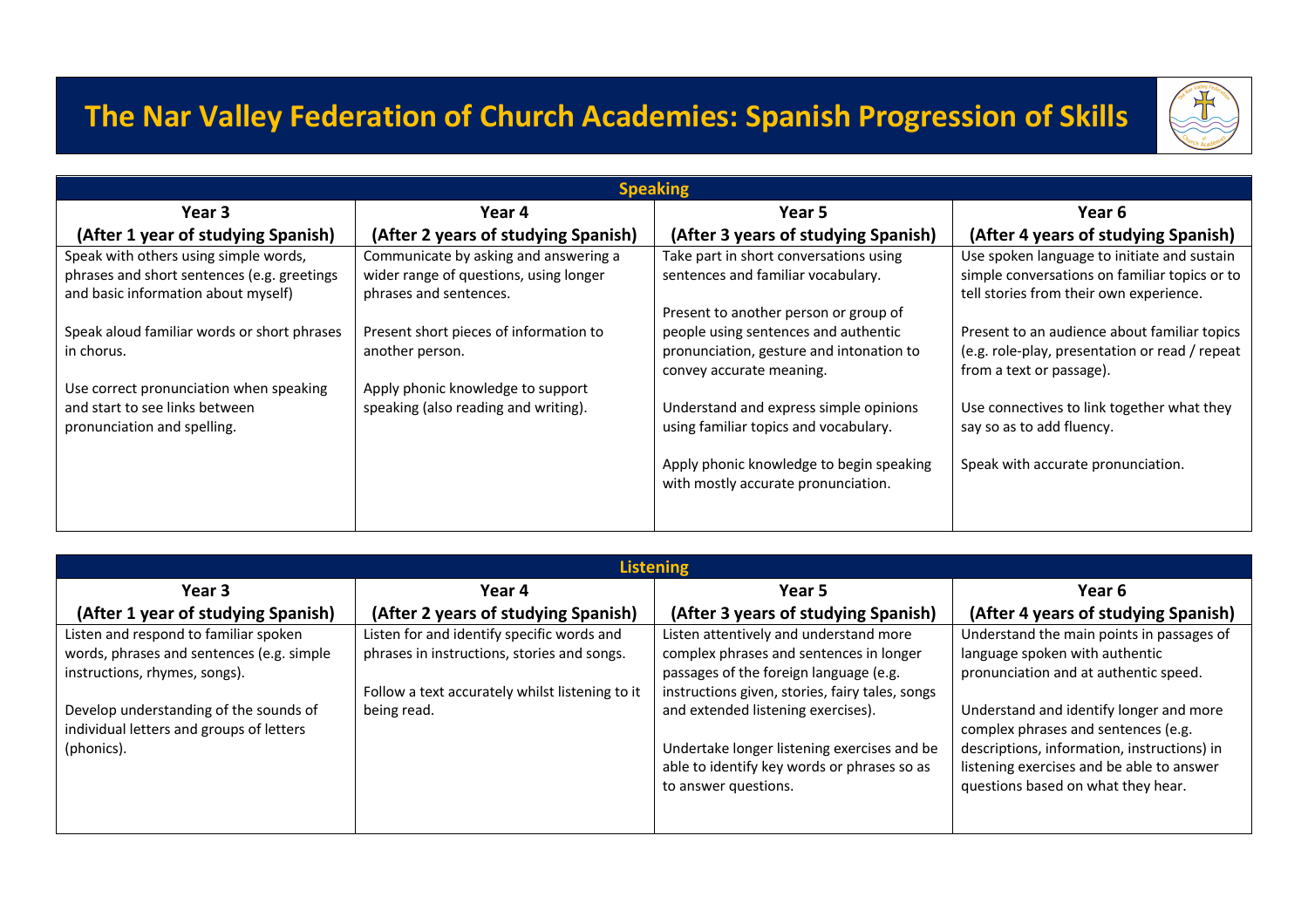## **The Nar Valley Federation of Church Academies: Spanish Progression of Skills**



| <b>Reading</b>                                                                                                                          |                                                                                                                                       |                                                                                                                                                                                                |                                                                                                                                                                                                                                                                                         |
|-----------------------------------------------------------------------------------------------------------------------------------------|---------------------------------------------------------------------------------------------------------------------------------------|------------------------------------------------------------------------------------------------------------------------------------------------------------------------------------------------|-----------------------------------------------------------------------------------------------------------------------------------------------------------------------------------------------------------------------------------------------------------------------------------------|
| Year 3                                                                                                                                  | Year 4                                                                                                                                | Year 5                                                                                                                                                                                         | Year 6                                                                                                                                                                                                                                                                                  |
| (After 1 year of studying Spanish)                                                                                                      | (After 2 years of studying Spanish)                                                                                                   | (After 3 years of studying Spanish)                                                                                                                                                            | (After 4 years of studying Spanish)                                                                                                                                                                                                                                                     |
| Recognise and understand familiar written<br>words and short phrases (e.g. basic nouns<br>and first person "I" form of simple verbs) in | Accurately read and understand familiar<br>written words, phrases and short sentences<br>(e.g. in fairy tales or character/place      | Accurately read aloud and understand<br>sentences and short paragraphs.                                                                                                                        | Read aloud with expression and accurate<br>pronunciation.                                                                                                                                                                                                                               |
| written text.<br>Read aloud familiar words or short phrases<br>in chorus.                                                               | descriptions).<br>Accurately read a wider range of familiar<br>written words, phrases and short sentences<br>aloud to another person. | Read a variety of simple texts in different<br>but authentic formats (e.g. stories, song<br>lyrics (covering familiar topics), reading<br>exercises with set questions, emails or<br>letters). | Read and understand the main points and<br>more specific details from a variety of<br>simple texts in different but authentic<br>formats (e.g. stories, reading exercises with<br>set questions, emails, letters from a partner<br>school or internet sites in the target<br>language). |

| <b>Writing</b>                        |                                                          |                                                                                                                                                                        |                                                                                                                                                                                                    |
|---------------------------------------|----------------------------------------------------------|------------------------------------------------------------------------------------------------------------------------------------------------------------------------|----------------------------------------------------------------------------------------------------------------------------------------------------------------------------------------------------|
| Year 3                                | Year 4                                                   | Year 5                                                                                                                                                                 | Year 6                                                                                                                                                                                             |
| (After 1 year of studying Spanish)    | (After 2 years of studying Spanish)                      | (After 3 years of studying Spanish)                                                                                                                                    | (After 4 years of studying Spanish)                                                                                                                                                                |
| Write some familiar simple words from | Write some familiar words, phrases and                   | Write simple sentences and short                                                                                                                                       | Write longer sentences and short                                                                                                                                                                   |
| memory or using supported written     | simple sentences from memory or using                    | paragraphs from memory or using                                                                                                                                        | paragraphs from memory or using                                                                                                                                                                    |
| materials (e.g. familiar nouns).      | supported written materials (e.g. using a<br>word bank). | supported written materials (e.g. using a<br>word bank).                                                                                                               | supported materials (e.g. a word bank).                                                                                                                                                            |
|                                       |                                                          | Use verbs in the correct form (e.g. first<br>person "I" or third person "he", "she", "you"<br>in their writing to express what they and<br>other people do, like etc.) | Use verbs in the correct form (e.g. first<br>person "I" or third person "he", "she", "you"<br>and plurals "we" and "they" to express what<br>they and other people do, like etc.)                  |
|                                       |                                                          | Check spellings with a dictionary.                                                                                                                                     | Identify and correctly use adjectives (e.g.<br>colours or size) and connectives placing<br>them correctly in a sentence and<br>understand the concept of adjectival<br>agreement (where relevant). |